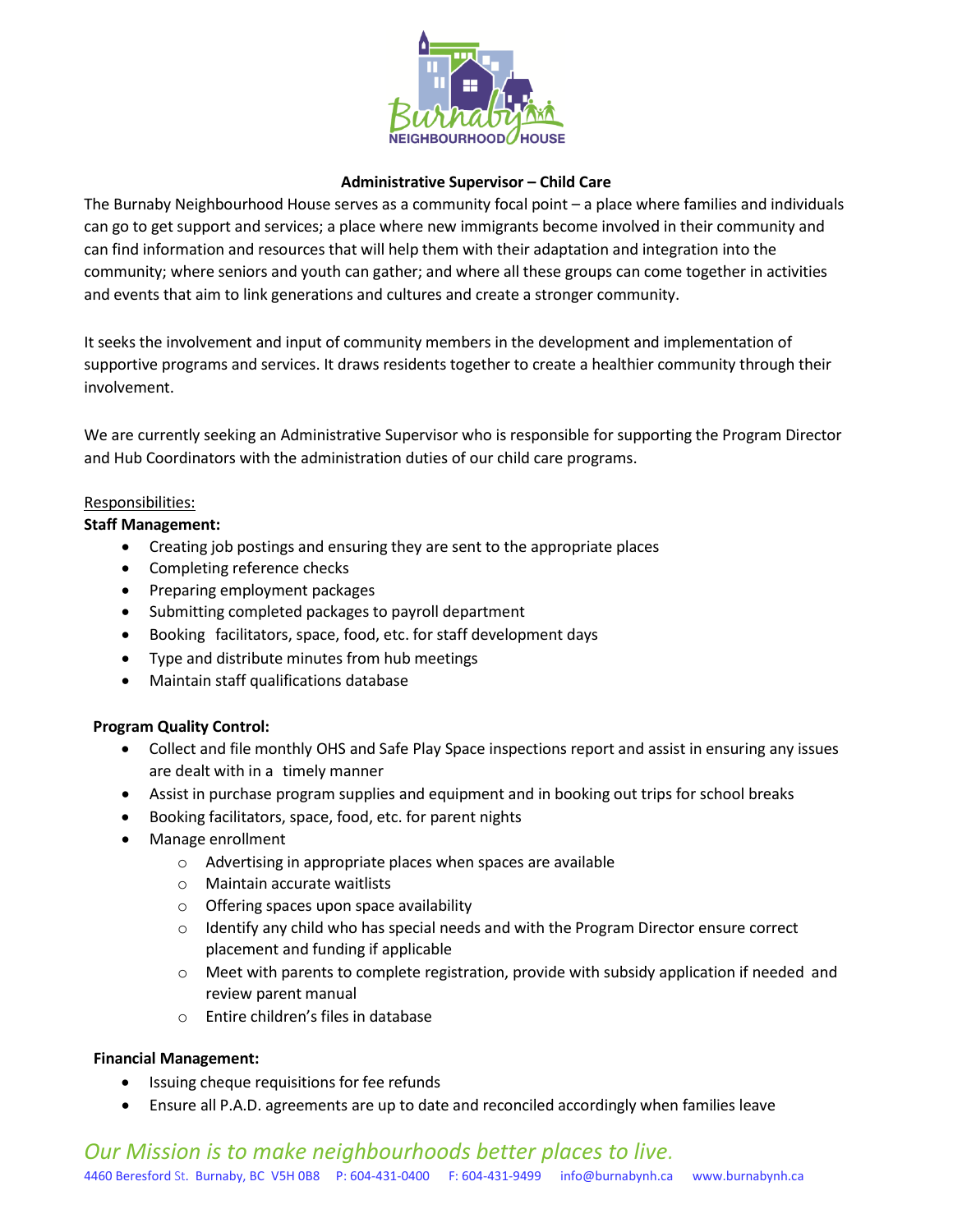- Assists Program Director in getting quotes and purchasing for minor capitol grants
- Collect fees and maintain financial records for families
- Follow-up with parents who have outstanding fees
- Monitor any discrepancies between payments and fees owing
- Issue yearly tax receipt
- Assist families in applying for Affordable Child Care Benefit and ensure their agreements are kept up to date
- Assist families in applying for BNH internal subsidy and ensure their agreements are kept up to date

## **Other:**

- Manage all withdraws according to BNH policies
- Track monthly enrollment numbers for CCOF and submit to Program Director
- Maintain monthly statistics and submit for BNH annual report
- Other duties as required

### Qualifications:

- 1. Knowledge and awareness of issues surrounding diversity and multiculturalism.
- 2. Excellent interpersonal, organizational and communication skills.
- 3. Leadership, Administration and Management in Child Care certificate (or willingness to get within 3 months of hire date).
- 4. Post-secondary education in Business Administration, Communications or Marketing
- 5. Completion of Early Childhood Educator, Early Childhood Educator Assistant or Responsible Adult an asset.
- 6. At least two years previous experience in an office/administrative role.
- 7. Must be detail-oriented and accurate with an aptitude for working with numbers.
- 8. Excellent computer skills and experience. Knowledge of ACCESS, Word, Excel, desktop publisher.
- 9. Current 1<sup>st</sup> Aid and CPR certification.
- 10. Current criminal record check.
- 11. Documented compliance with BC's immunization and tuberculosis control programs.
- 12. Documentation of COVID-19 double vaccination.
- 13. Knowledge of Community Care Licensing regulations an asset.
- 14. 2<sup>nd</sup> language an asset.

## **Direct Report:**

Program Director

## **Hours of Work:** 30 hours per week

## **Starting Wage:**

\$20.37-\$21.61 (depending on experience). Upon successful completion of probation period, we offer 10 sick days per year, 2 weeks paid vacation, extended health benefits, RRSP benefits and professional development opportunities.